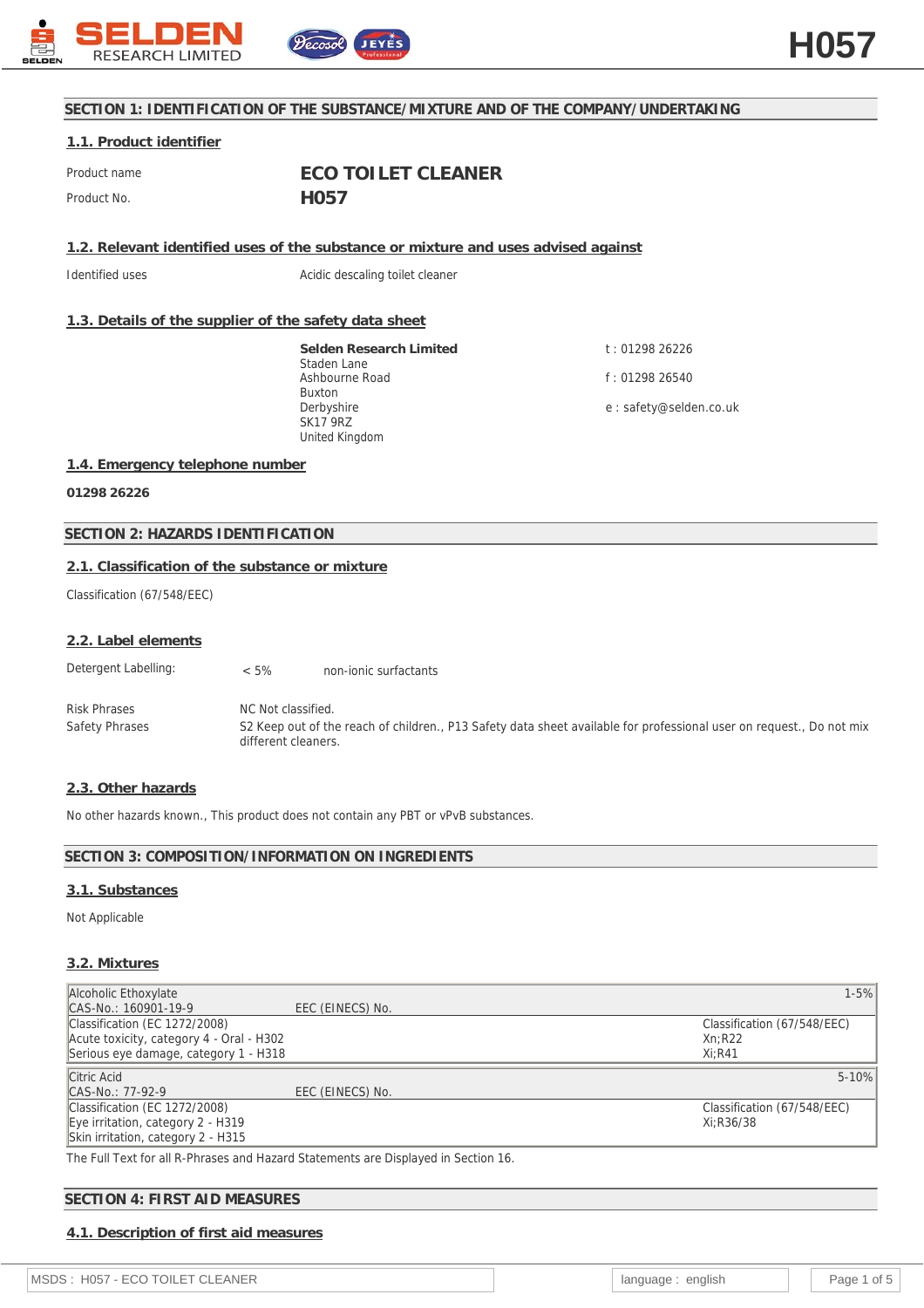



| General information |                                                                                                                                                              |
|---------------------|--------------------------------------------------------------------------------------------------------------------------------------------------------------|
| Inhalation          | General first aid, rest, warmth and fresh air.                                                                                                               |
| Ingestion           | DO NOT INDUCE VOMITING!, Rinse mouth thoroughly., Drink plenty of water., Get medical attention., NEVER MAKE<br>AN UNCONSCIOUS PERSON VOMIT OR DRINK FLUIDS! |
| Skin contact        | Rinse with water., Get medical attention if any discomfort continues.                                                                                        |
| Eye contact         | Promptly wash eyes with plenty of water while lifting the eye lids., Get medical attention if any discomfort continues.                                      |

# **4.2. Most important symptoms and effects, both acute and delayed**

ecosol

| Ingestion    | Liquid irritates mucous membranes and may cause abdominal pain if swallowed., Diarrhoea., Nausea,<br>vomiting. |
|--------------|----------------------------------------------------------------------------------------------------------------|
| Skin contact | Prolonged contact may cause dryness of the skin.                                                               |
| Eye contact  | Irritation is likely.                                                                                          |

# **4.3. Indication of any immediate medical attention and special treatment needed**

#### Treat Symptomatically.

# **SECTION 5: FIREFIGHTING MEASURES**

### **5.1. Extinguishing media**

Extinguishing media This product is not flammable., Use fire-extinguishing media appropriate for surrounding materials.

### **5.2. Special hazards arising from the substance or mixture**

Unsuitable extinguishing media

## **5.3. Advice for firefighters**

Special Fire Fighting<br>Procedures Self contained breathing apparatus and full protective clothing must be worn in case of fire.

### **SECTION 6: ACCIDENTAL RELEASE MEASURES**

### **6.1. Personal precautions, protective equipment and emergency procedures**

For personal protection, see section 8.

### **6.2. Environmental precautions**

Any spillage needs to be contained and not allowed to enter water courses

### **6.3. Methods and material for containment and cleaning up**

Stop leak if possible without risk., Absorb in vermiculite, dry sand or earth and place into containers., Flush with plenty of water to clean spillage area., Do not contaminate water sources or sewer.

### **6.4. Reference to other sections**

For personal protection, see section 8. For waste disposal, see section 13.

## **SECTION 7: HANDLING AND STORAGE**

# **7.1. Precautions for safe handling**

Eye protection should be considered where there is a risk of splashing. Rubber gloves and barrier cream are recommended when using any chemical.

### **7.2. Conditions for safe storage, including any incompatibilities**

Store in tightly closed original container in a dry, cool and well-ventilated place., Keep in original container.

# **7.3. Specific end use(s)**

| enalish |              | Page 2 of 5 |
|---------|--------------|-------------|
|         | . language : |             |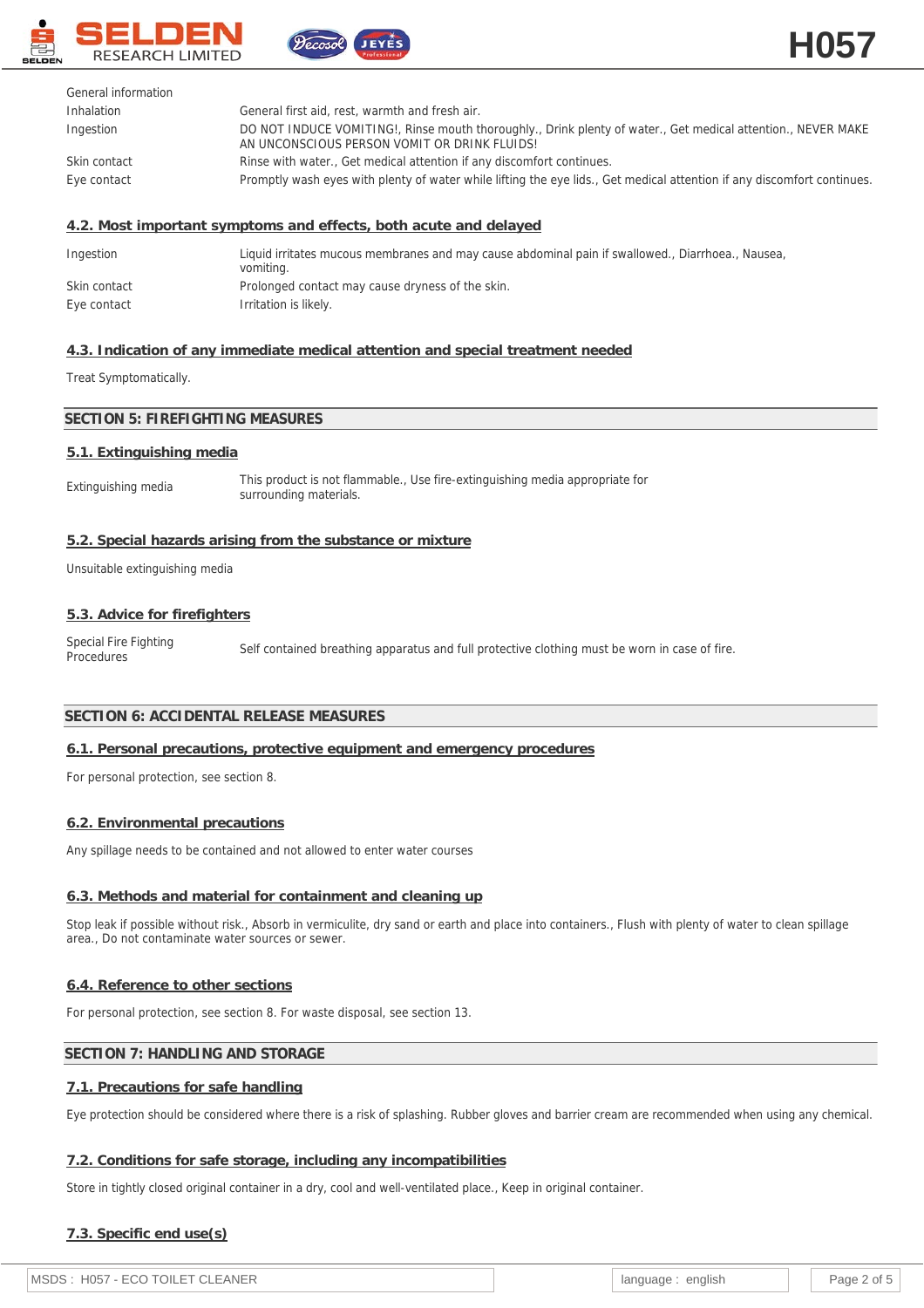

See product label for detailed usage and instructions.

# **SECTION 8: EXPOSURE CONTROLS/PERSONAL PROTECTION**

#### **8.1. Control parameters**

Not applicable

**8.2. Exposure controls**

Protective equipment



Hand protection For prolonged or repeated skin contact use suitable protective gloves. Eye protection Safety glasses are not normally required. However their use is recommended where there is a risk of spray mist or splashing when using or handling product. Other Protection General workwear only

### **SECTION 9: PHYSICAL AND CHEMICAL PROPERTIES**

#### **9.1. Information on basic physical and chemical properties**

| Appearance       | Viscous liquid.          |
|------------------|--------------------------|
| Colour           | Light (or pale)., Green. |
| Odour            | Pine                     |
| Relative density | $1.025 - 1.035$ @ 20 °C  |

# **SECTION 10: STABILITY AND REACTIVITY**

### **10.1. Reactivity**

Stable under normal temperature conditions.

#### **10.2. Chemical stability**

Stable under normal temperature conditions.

#### **10.3. Possibility of hazardous reactions**

None known

#### **10.4. Conditions to avoid**

Avoid excessive heat for prolonged periods of time.

### **10.5. Incompatible materials**

Strong acids., Strong alkalis.

# **10.6. Hazardous decomposition products**

Not known.

# **SECTION 11: TOXICOLOGICAL INFORMATION**

### **11.1. Information on toxicological effects**

| Toxicological information | No toxicological data is available for this mixture, however data can be provided for specific raw materials upon<br>reauest. |
|---------------------------|-------------------------------------------------------------------------------------------------------------------------------|
| Ingestion                 | Liquid irritates mucous membranes and may cause abdominal pain if swallowed., Diarrhoea., Nausea, vomiting.                   |
| Skin contact              | Prolonged contact may cause dryness of the skin.                                                                              |
| Eye contact               | Irritation is likely.                                                                                                         |

# **SECTION 12: ECOLOGICAL INFORMATION**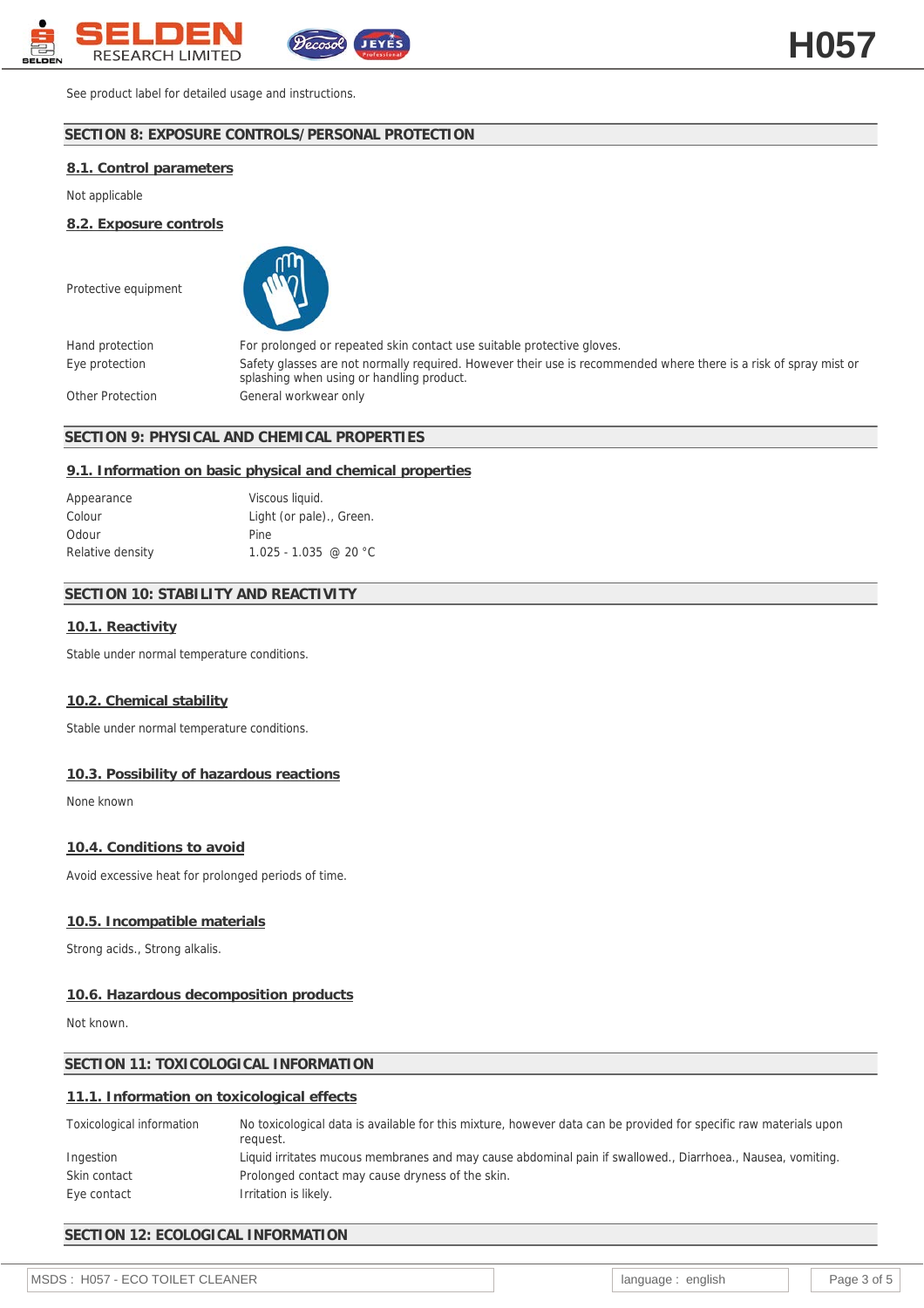

# **12.1. Toxicity**

Not classed as Hazardous to the Environment but release to the environment should be avoided.

### **12.2. Persistence and degradability**

Degradability The surfactants contained within the product comply with the biodegradability criteria as laid down in Regulation (EC) No 648/2004.

### **12.3. Bioaccumulative potential**

Bioaccumulative potential The product does not contain any substances expected to be bioaccumulating.

### **12.4. Mobility in soil**

Mobility: The product contains substances, which are water soluble and may spread in water systems.

### **12.5. Results of PBT and vPvB assessment**

This product does not contain any PBT or PvB substances

### **12.6. Other adverse effects**

None known

# **SECTION 13: DISPOSAL CONSIDERATIONS**

### **13.1. Waste treatment methods**

Dispose of waste and residues in accordance with local authority requirements.

# **SECTION 14: TRANSPORT INFORMATION**

General The product is not covered by international regulation on the transport of dangerous goods (IMDG, IATA, ADR/RID).

# **14.1. UN number**

### **14.2. UN proper shipping name**

Proper Shipping Name: Not applicable

# **14.3. Transport hazard class(es)**

Transport Labels Not Applicable

# **14.4. Packing group**

### **14.5. Environmental hazards**

Environmentally Hazardous substance/Marine Pollutant No

### **14.6. Special precautions for user**

Tunnel Restriction Code n/a

# **14.7. Transport in bulk according to Annex II of MARPOL73/78 and the IBC Code**

Not relevant

### **SECTION 15: REGULATORY INFORMATION**

**15.1. Safety, health and environmental regulations/legislation specific for the substance or mixture**